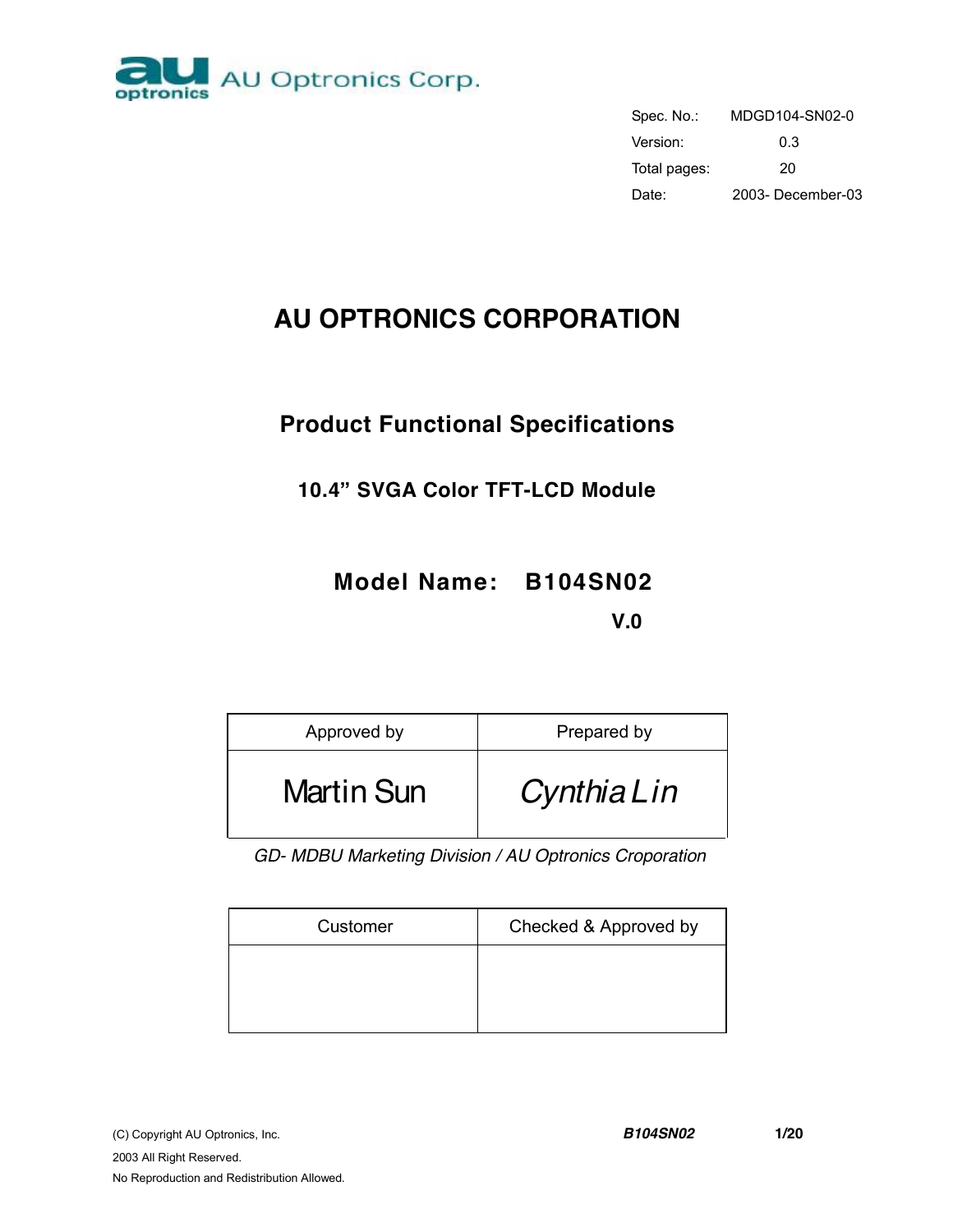

*Version: 0.3 Total Pages: 20 Date: 2003/12/03*

**Product Functional Specification** 

**10.4 inch SVGA Color TFT LCD Module Model Name : B104SN02** 

**(u ) Preliminary Specification**

 **( ) Final Specification**

**Note: This Specification is subject to change without notice.**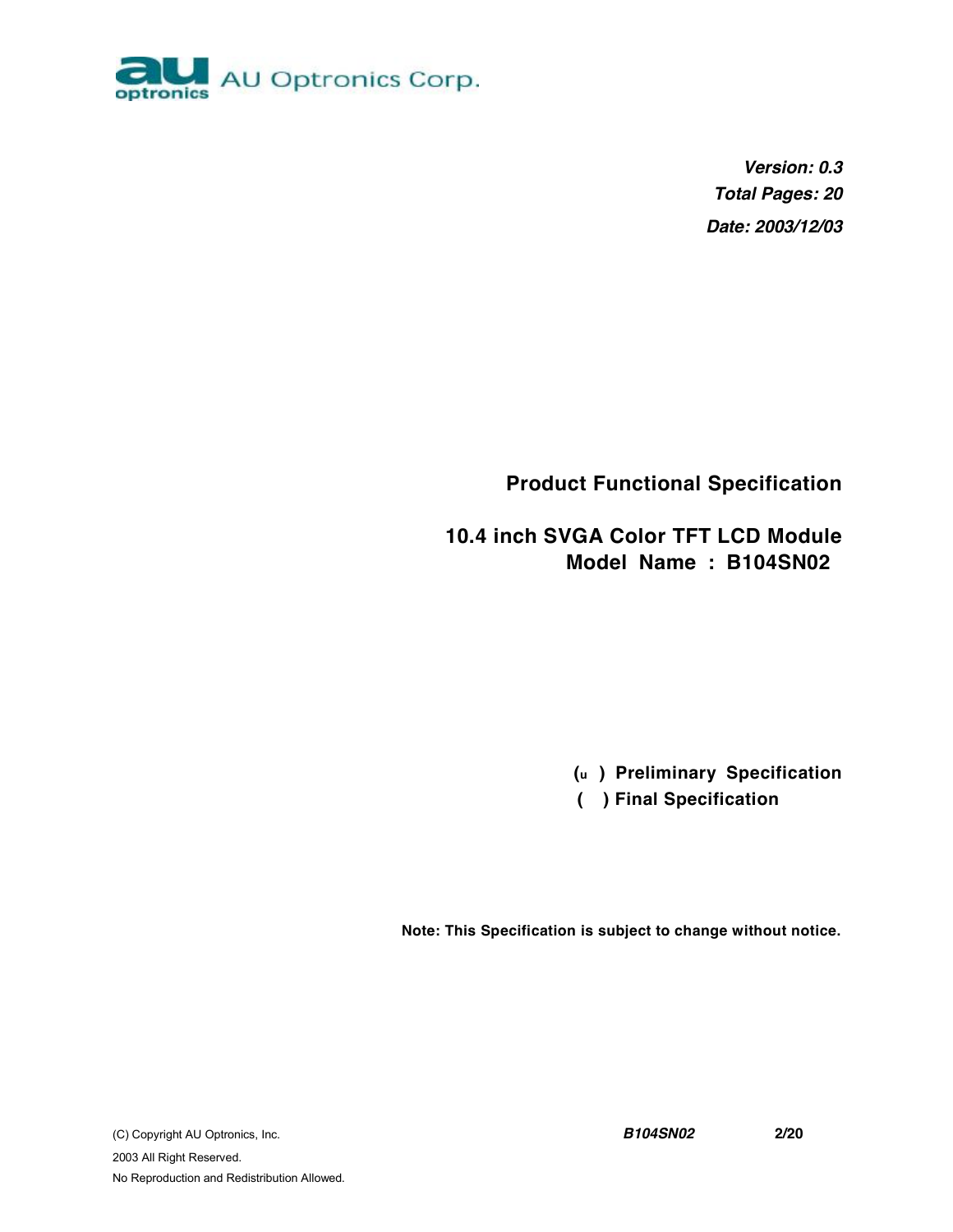

# Record of Revision

| <b>Version</b> | <b>Revise Date</b> | Page  | <b>Old Description</b>   | <b>New Description</b>                        | Remark |
|----------------|--------------------|-------|--------------------------|-----------------------------------------------|--------|
| 0              | 28/May/2003        | 20    | First draft              | First draft                                   |        |
| 0.1            | 04/July/2003       | 14    |                          | Add CR min. 250                               |        |
|                |                    | 14    |                          | Add Brightness min. 280nit                    |        |
|                |                    | 17    |                          | Packing: 20pcs                                |        |
|                |                    | 18    |                          | Add 5.6±0.3 mm dimensions                     |        |
|                |                    | 19    |                          | Add rear view dimensions                      |        |
| 0.2            | 01/August/2003     | 6     | Pin 18: Aging (High)     | Cancel the note for Aging                     |        |
|                |                    | 10    | Input signal timing      | Describe the same as B104SN01                 |        |
|                |                    | 12    | Lamp current (IL)        | Min: 5, Max: 7                                |        |
|                |                    | 12    | <b>Backlight driving</b> | Note 1& 4: $I_L = 6mA$                        |        |
|                |                    | 12    |                          | Pin no. 1~3, CN2: JST BHR-03VS-1              |        |
|                |                    |       | Note 5: Pin no. 1~2      | Mating: SM02(8.0)B-BHS-1-TB                   |        |
|                |                    | 17    |                          | Add weight, carton outline dimension and      |        |
|                |                    |       | Packing form             | drawing                                       |        |
|                | 12/Augst/2003      | 12    | Note 5: Mating           | SM03(4.0)B-BHS-1-TB                           |        |
| 0.3            |                    | 5     |                          | Dimension 11 max. (D) Dimension 10.6 typ. (D) |        |
|                | 03/December/2003   |       | Weight: 510(g)           | Weight: 485±10(g)                             |        |
|                |                    | 13    | Contrast ration:         | Contrast ration: 400(min), 500(typ.)          |        |
|                |                    |       | 250(min), 350(typ.)      |                                               |        |
|                |                    |       | Brightness:              | Brightness: 320(min), 400(typ.)               |        |
|                |                    | 13    | 280(min), 350(typ.)      |                                               |        |
|                |                    | 13    | White uniformity: 1.43   | White uniformity: 1.3                         |        |
|                |                    | 18-19 |                          | Drawing updated                               |        |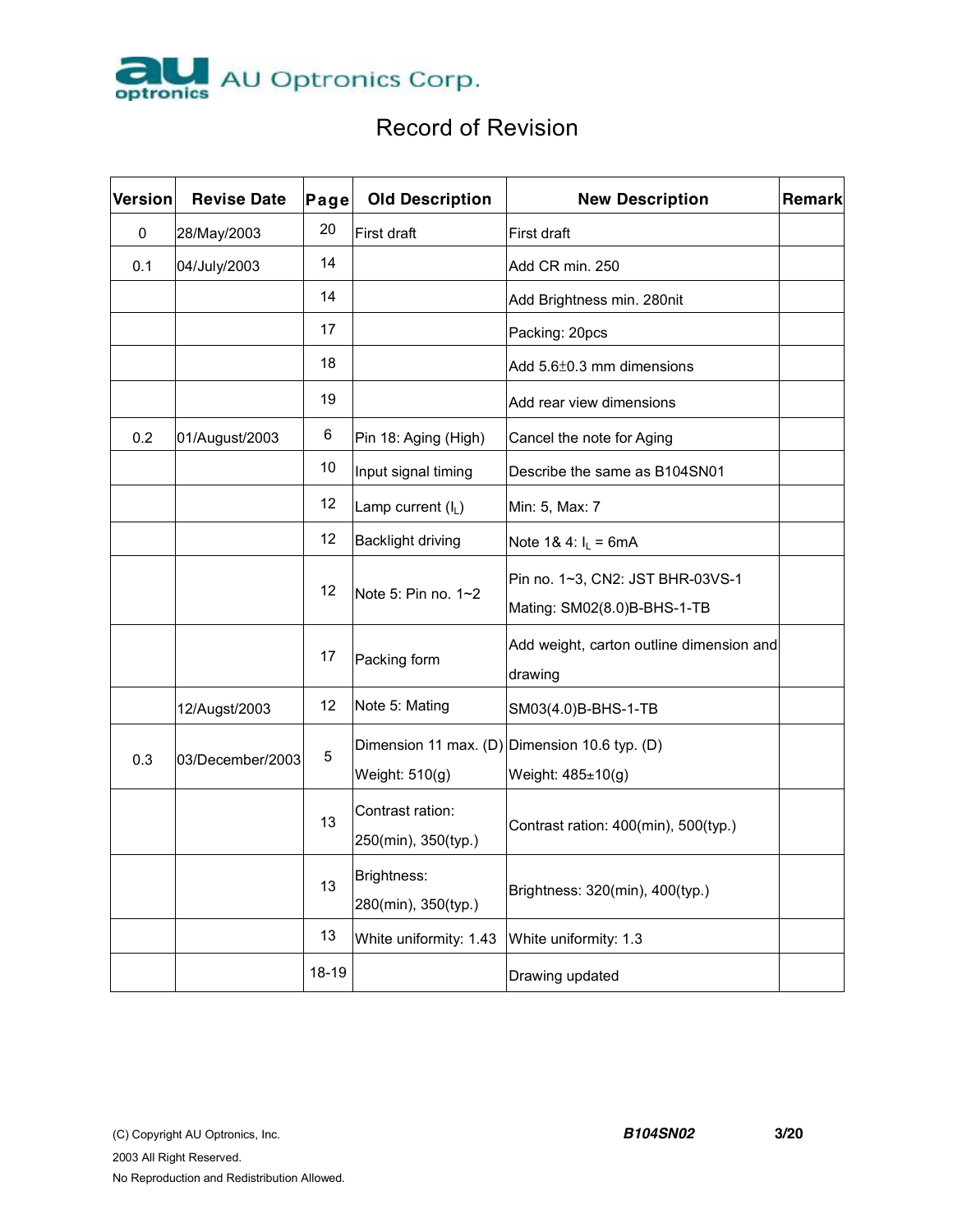

| <b>Contents:</b> |  |
|------------------|--|
|------------------|--|

|           | P <sub>5</sub>  |
|-----------|-----------------|
|           | P <sub>6</sub>  |
|           | P <sub>6</sub>  |
|           | P7              |
|           | P <sub>8</sub>  |
|           | P <sub>8</sub>  |
|           | P <sub>9</sub>  |
|           | <b>P10</b>      |
|           |                 |
|           |                 |
|           | P <sub>13</sub> |
|           | P <sub>15</sub> |
|           | P <sub>16</sub> |
|           | P <sub>16</sub> |
|           | <b>P17</b>      |
| Appendix: |                 |
|           | P <sub>18</sub> |
|           | P <sub>19</sub> |
|           | <b>P20</b>      |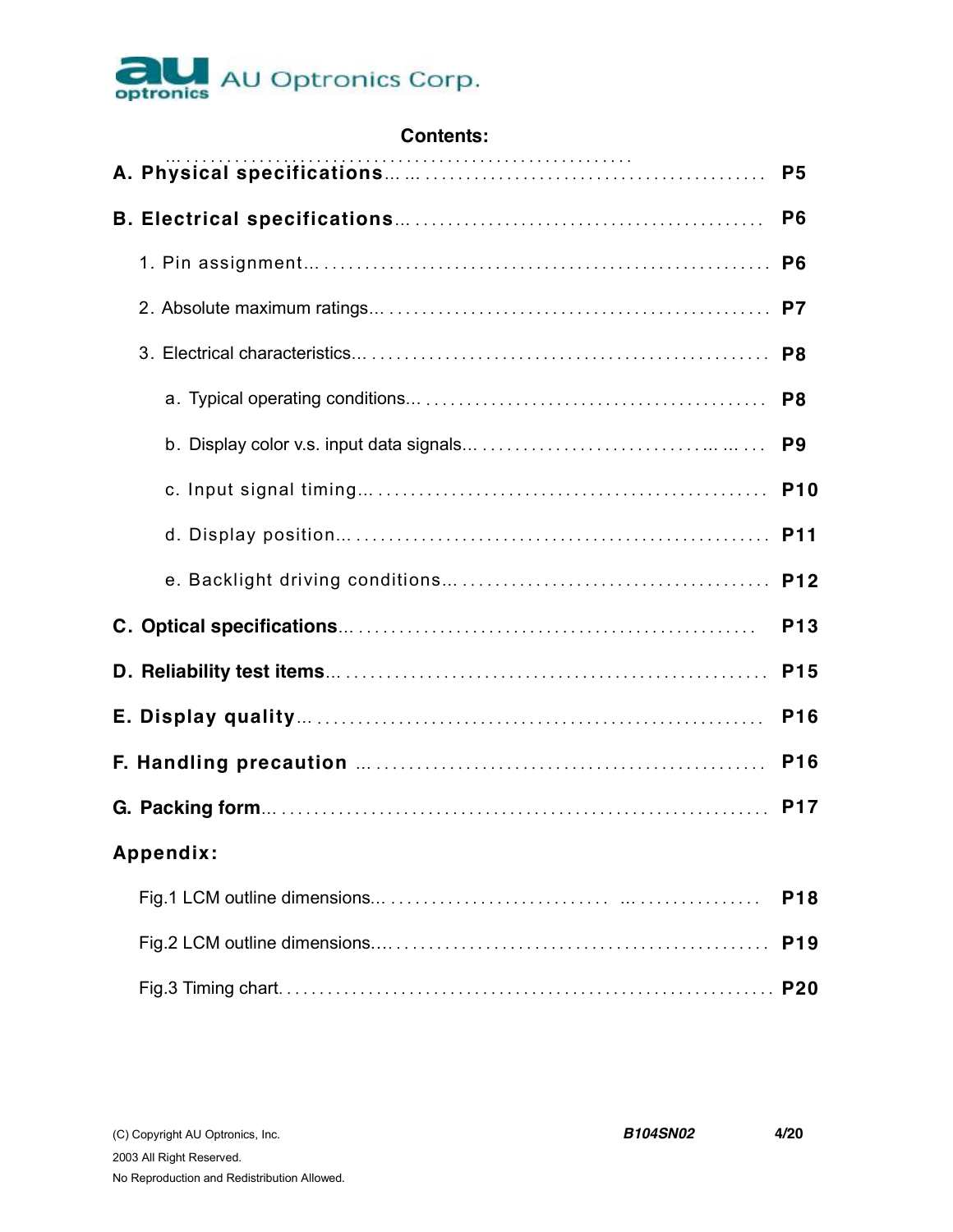

# **A. Physical specifications**

| NO. | Item                       | <b>Specification</b>                          | Remark |
|-----|----------------------------|-----------------------------------------------|--------|
| 1   | Display resolution (pixel) | $ 800(H) \times 600(V) $                      |        |
| 2   | Active area (mm)           | $ 211.2(H)\times 158.4(V) $                   |        |
| 3   | Screen size (inch)         | 10.4(Diagonal)                                |        |
| 4   | Pixel pitch (mm)           | $0.264(H)\times 0.264(V)$                     |        |
| 5   | Color configuration        | R. G. B. Vertical stripe                      |        |
| 6   | Overall dimension (mm)     | $[243.0(W)\times184.0(H)\times10.6(D)$ (typ.) | Note 1 |
|     | Weight (g)                 | $485 \pm 10$                                  |        |

Note 1: Refer to Fig. 1. & 2.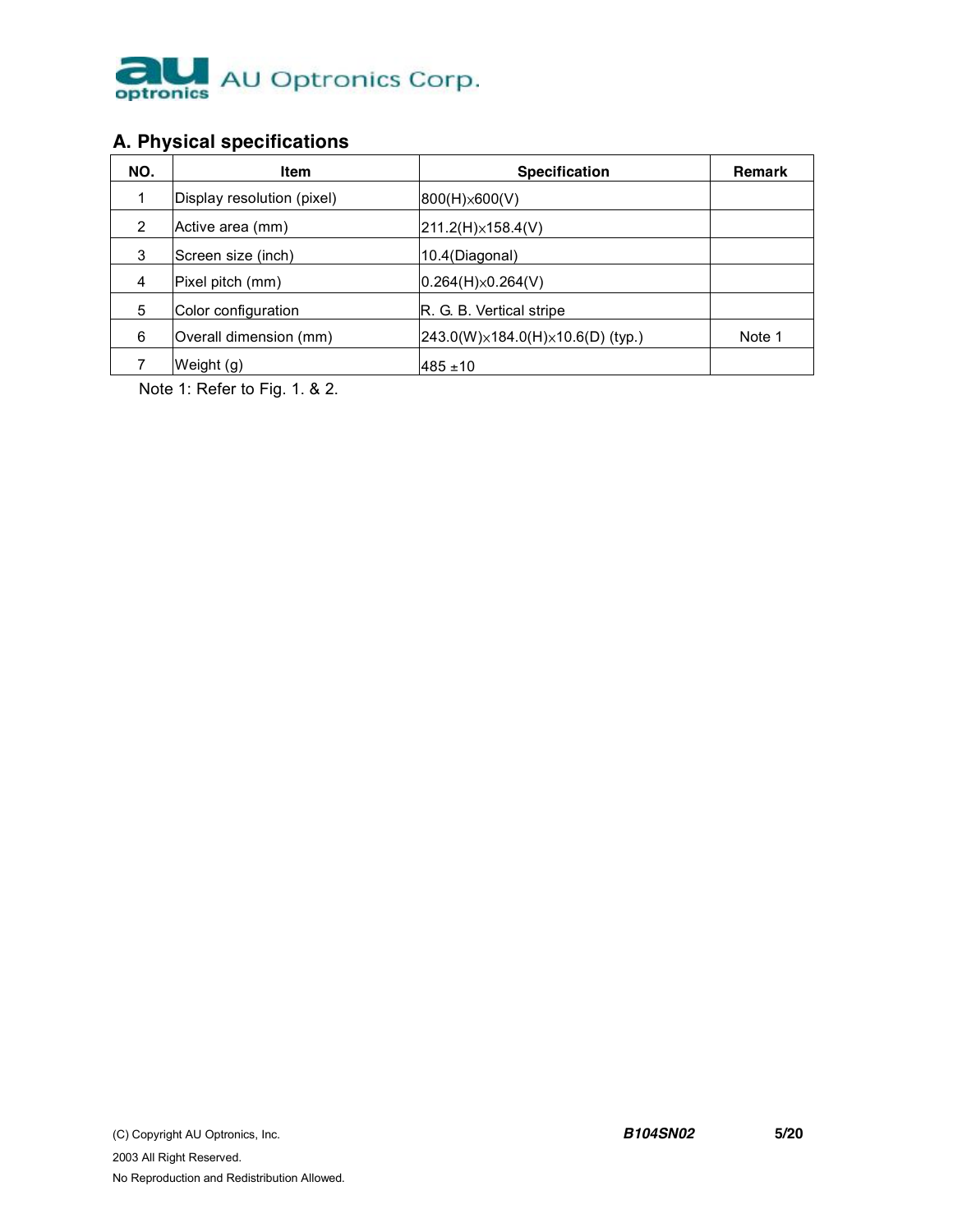

# **B. Electrical specifications**

- 1. Pin assignment
- **(1) Input signal interface**

|                | Symbol       | <b>Function</b>                | Etc. |
|----------------|--------------|--------------------------------|------|
| 1              | $V_{\rm CC}$ | +3.3 V power supply            |      |
| $\overline{2}$ | $V_{\rm CC}$ | +3.3 V power supply            |      |
| 3              | <b>GND</b>   | Ground                         |      |
| 4              | <b>GND</b>   | Ground                         |      |
| 5              | RxIN0-       | LVDS receiver signal channel 0 |      |
| 6              | RxIN0+       |                                |      |
| $\overline{7}$ | <b>GND</b>   | Ground                         |      |
| 8              | RxIN1-       | LVDS receiver signal channel 1 |      |
| 9              | RxIN1+       |                                |      |
| 10             | <b>GND</b>   | Ground                         |      |
| 11             | RxIN2-       | LVDS receiver signal channel 2 |      |
| 12             | RxIN2+       |                                |      |
| 13             | <b>GND</b>   | Ground                         |      |
| 14             | CKIN-        | LVDS receiver signal clock     |      |
| 15             | CKIN+        |                                |      |
| 16             | <b>GND</b>   | Ground                         |      |
| 17             | <b>NC</b>    | No Connection                  |      |
| 18             | <b>NC</b>    | No Connection                  |      |
| 19             | <b>GND</b>   | Ground                         |      |
| 20             | <b>GND</b>   | Ground                         |      |

CN1 (20P) connector : HRS DF 19K-20P-1H or compatible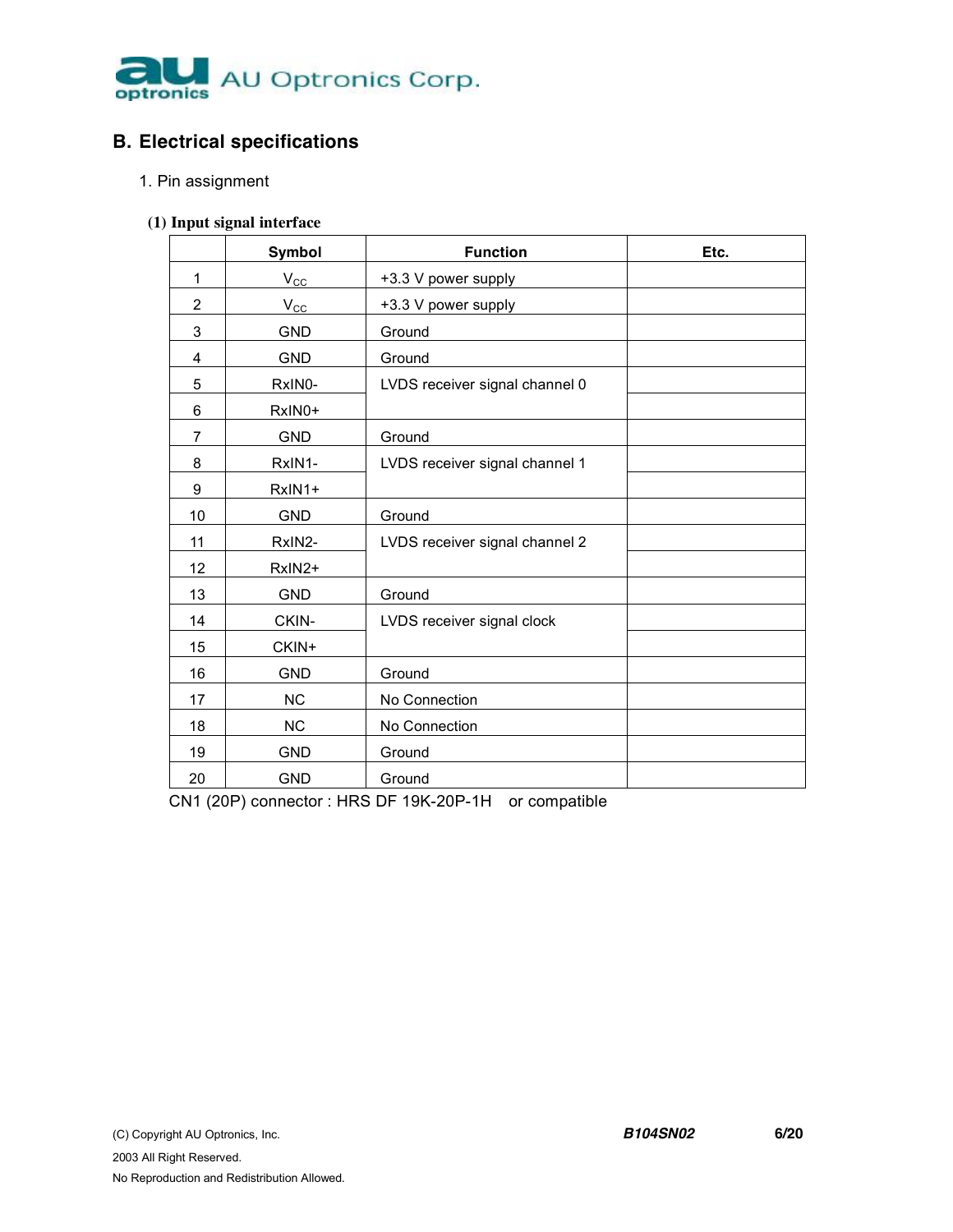

|                   | Symbol         | <b>Function</b>  |                          |  |  |  |  |
|-------------------|----------------|------------------|--------------------------|--|--|--|--|
| TxIN <sub>0</sub> | R <sub>0</sub> | Red data (LSB)   |                          |  |  |  |  |
| TxIN1             | R <sub>1</sub> | Red data         |                          |  |  |  |  |
| TxIN <sub>2</sub> | R <sub>2</sub> | Red data         |                          |  |  |  |  |
| TxIN3             | R <sub>3</sub> | Red data         | 6 bit red display data   |  |  |  |  |
| TxIN4             | R <sub>4</sub> | Red data         |                          |  |  |  |  |
| TxIN <sub>5</sub> | R <sub>5</sub> | Red data (MSB)   |                          |  |  |  |  |
| TxIN <sub>6</sub> | G0             | Green data (LSB) |                          |  |  |  |  |
| TxIN7             | G <sub>1</sub> | Green data       |                          |  |  |  |  |
| TxIN8             | G <sub>2</sub> | Green data       | 6 bit green display data |  |  |  |  |
| TxIN9             | G <sub>3</sub> | Green data       |                          |  |  |  |  |
| TxIN10            | G4             | Green data       |                          |  |  |  |  |
| TxIN11            | G <sub>5</sub> | Green data (MSB) |                          |  |  |  |  |
| TxIN12            | B <sub>0</sub> | Blue data (LSB)  |                          |  |  |  |  |
| TxIN13            | <b>B1</b>      | Blue data        |                          |  |  |  |  |
| TxIN14            | B2             | Blue data        | 6 bits blue display data |  |  |  |  |
| TxIN15            | B <sub>3</sub> | Blue data        |                          |  |  |  |  |
| TxIN16            | <b>B4</b>      | Blue data        |                          |  |  |  |  |
| TxIN17            | <b>B5</b>      | Blue data (MSB)  |                          |  |  |  |  |
| TxIN18            | <b>Hs</b>      | Horizontal sync. |                          |  |  |  |  |
| TxIN19            | Vs             | Vertical sync.   |                          |  |  |  |  |
| TxIN20            | DE             | Data enable      |                          |  |  |  |  |
| <b>TxCLKIN</b>    | <b>CLK</b>     | Clock            | Dot clock                |  |  |  |  |

#### **(2) LVDS transmitter/receiver signal mapping**

#### 2. Absolute maximum ratings (GND = 0 V)

| <b>Parameter</b>      | Symbol                     |        | <b>Values</b>     | Unit                     | <b>Remark</b>     |
|-----------------------|----------------------------|--------|-------------------|--------------------------|-------------------|
|                       |                            | Min.   | Max.              |                          |                   |
| Power voltage         | $\mathsf{V}_{\mathsf{CC}}$ | $-0.3$ | 4                 | $\mathsf{V}_\mathsf{DC}$ | At 25 $\degree$ C |
| Input signal voltage  | $V_{LH}$                   | $-0.3$ | $V_{\rm CC}$ +0.3 | $V_{DC}$                 | At $25^{\circ}$ C |
| Operating temperature | Top                        | 0      | $+50$             | $\rm ^{\circ}C$          | Note 1            |
| Storage temperature   | $\mathsf{T}_{\text{ST}}$   | $-20$  | $+60$             | °C                       | Note 1            |

Note 1: The relative humidity must not exceed 90% non-condensing at temperatures of 40℃ or less. At temperatures greater than 40℃, the wet bulb temperature must not exceed 39 ℃. When operate at low temperatures, the brightness of CCFL will drop and the life time of CCFL will be reduced.

Note 2:The unit should not be exposed to corrosive chemicals.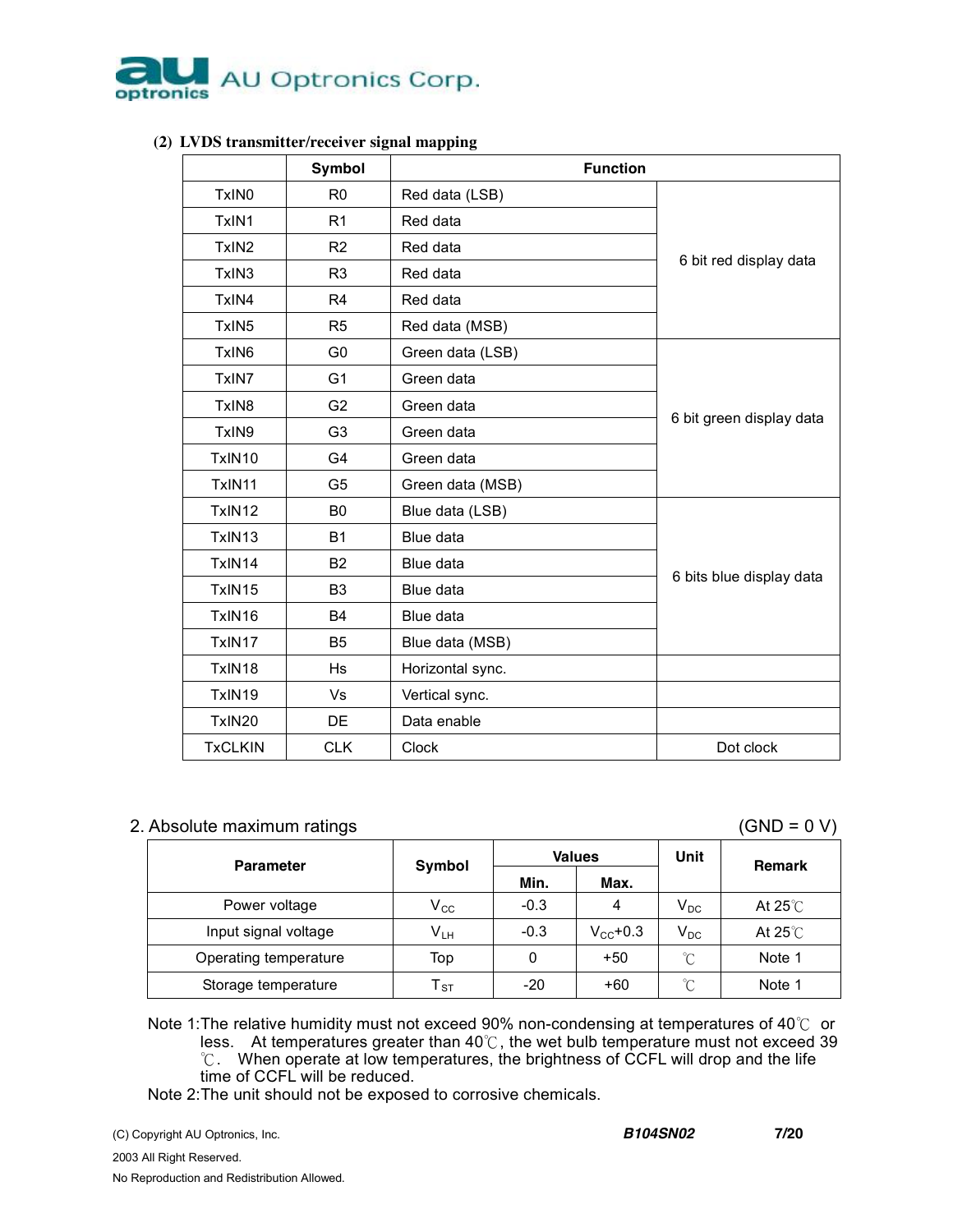

#### 3. Electrical characteristics

#### a. Typical operating conditions

| Item                       |                | Symbol                       | Min.                     | Typ.                     | Max.           | Unit    | <b>Remark</b> |
|----------------------------|----------------|------------------------------|--------------------------|--------------------------|----------------|---------|---------------|
| Power<br>supply<br>voltage | Input voltage  | $V_{\rm CC}$                 | 3.0                      | 3.3                      | 3.6            | V       |               |
|                            | Current        | ΙA.                          |                          | 230                      |                | mArms   |               |
|                            | consumption    | Ιg                           |                          | 260                      | 310            | mArms   | Note 1        |
|                            | Inrush current | $\mathsf{I}_{\mathsf{RUSH}}$ | $\overline{\phantom{0}}$ | $\overline{\phantom{a}}$ | 1500           | mApeak  | Note 2        |
| Internal<br>logic          | Low voltage    | V <sub>IL</sub>              | 0                        | -                        | $0.3$ $V_{CC}$ |         |               |
|                            | High voltage   | V <sub>IH</sub>              | $0.7V_{CC}$              | $\overline{\phantom{0}}$ | $V_{\rm CC}$   |         |               |
| Power ripple voltage       |                | $V_{RP}$                     | -                        | -                        | 100            | $mVp-p$ |               |





 Apply the lamp voltage within the LCD operating range. When the backlight turns on before the LCD operation or the LCD turns off before the backlight turns off, the display may momentarily become abnormal.

(C) Copyright AU Optronics, Inc. *B104SN02* **8/20**

2003 All Right Reserved. No Reproduction and Redistribution Allowed.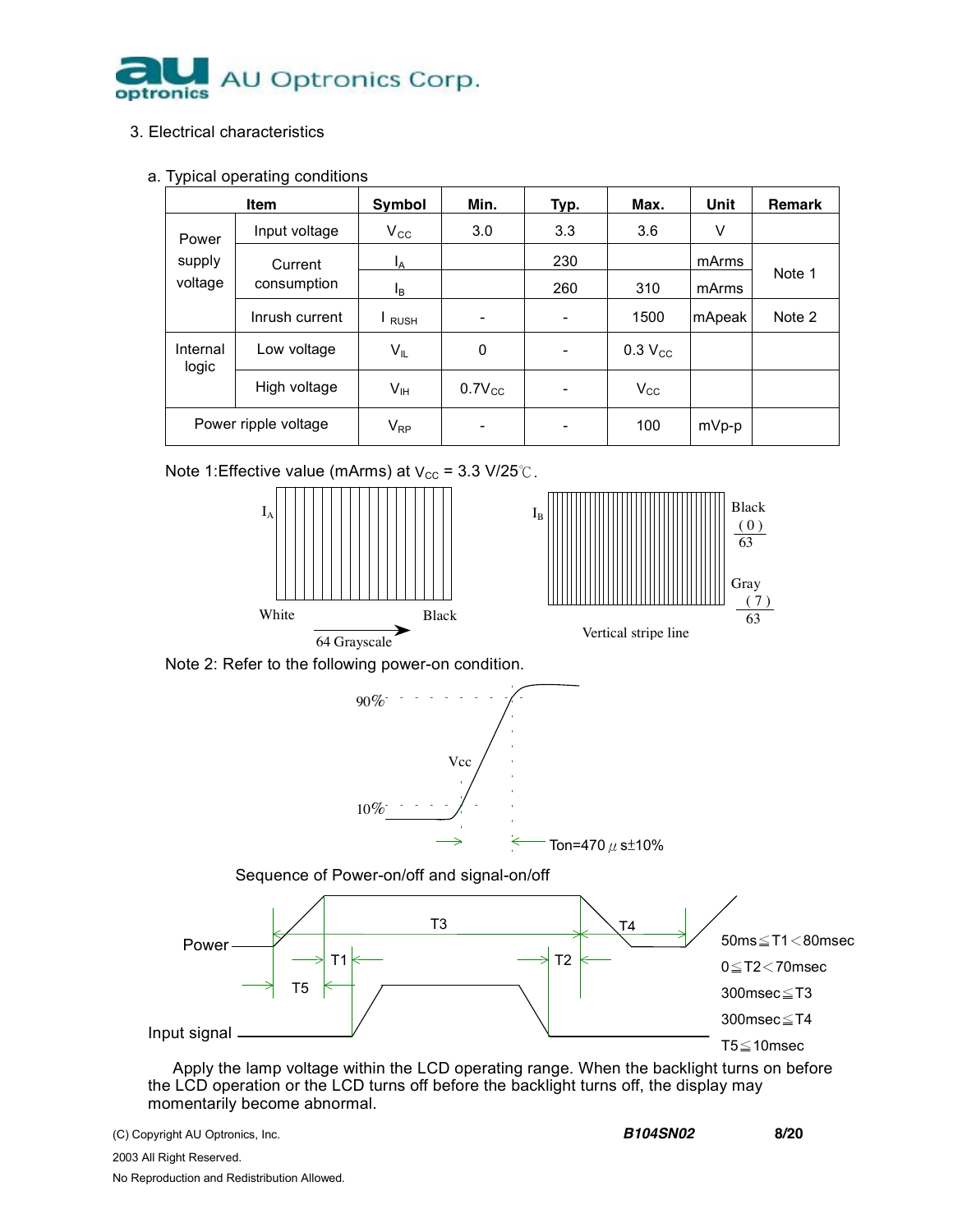

#### **Caution**

The above on/off sequence should be applied to avoid abnormal function in the display. In case of handling:

Make sure to turn off the power when you plug the cable into the input connector or pull the cable out of the connector.

#### b. Display color v.s. input data signals

| Display colors                                                                          |              |                | Data signal (0 : Low level, 1: High level) |                |                |                |                |                |                |             |                |             |                |                |                |                |                |                     |                |
|-----------------------------------------------------------------------------------------|--------------|----------------|--------------------------------------------|----------------|----------------|----------------|----------------|----------------|----------------|-------------|----------------|-------------|----------------|----------------|----------------|----------------|----------------|---------------------|----------------|
|                                                                                         |              | R <sub>5</sub> | R4                                         | R <sub>3</sub> | R2             | R <sub>1</sub> | R <sub>0</sub> | G <sub>5</sub> |                | G4 G3 G2 G1 |                |             | G <sub>0</sub> | B <sub>5</sub> | <b>B4</b>      | B <sub>3</sub> | B <sub>2</sub> | B <sub>1</sub>      | B <sub>0</sub> |
|                                                                                         | <b>Black</b> | 0              | $\mathbf 0$                                | $\mathbf 0$    | $\mathbf 0$    | $\pmb{0}$      | 0              | $\mathsf 0$    | 0              | 0           | 0              | $\pmb{0}$   | 0              | 0              | $\pmb{0}$      | $\mathbf 0$    | $\mathbf 0$    | $\mathbf 0$         | $\mathbf 0$    |
|                                                                                         | Blue         | 0              | 0                                          | 0              | 0              | 0              | 0              | 0              | 0              | 0           | 0              | $\mathbf 0$ | 0              | 1              | 1              | 1              | 1              | 1                   | 1              |
|                                                                                         | Red          | 1              | 1                                          | 1              | 1              | 1              | 1              | 0              | 0              | 0           | 0              | $\mathbf 0$ | $\mathbf 0$    | $\mathbf 0$    | 0              | 0              | 0              | $\mathbf 0$         | $\mathbf 0$    |
| <b>Basic</b>                                                                            | Magenta      | 1              | 1                                          | 1              | 1              | 1              | 1              | 0              | 0              | 0           | 0              | $\mathbf 0$ | 0              | 1              | 1              | 1              | 1              | 1                   | 1              |
| colors                                                                                  | Green        | 0              | 0                                          | 0              | $\pmb{0}$      | 0              | 0              | 1              | 1              | $\mathbf 1$ | 1              | 1           | 1              | 0              | 0              | 0              | 0              | 0                   | 0              |
|                                                                                         | Cyan         | 0              | 0                                          | 0              | $\mathbf 0$    | 0              | 0              | 1              | 1              | 1           | 1              | 1           | 1              | 1              | 1              | 1              | 1              | 1                   | 1              |
|                                                                                         | Yellow       | 1              | 1                                          | 1              | 1              | 1              | 1              | 1              | 1              | 1           | 1              | 1           | 1              | 0              | 0              | 0              | 0              | $\mathbf 0$         | 0              |
|                                                                                         | White        | 1              | 1                                          | 1              | 1              | 1              | 1              | 1              | 1              | 1           | 1              | 1           | 1              | 1              | 1              | 1              | 1              | 1                   | 1              |
|                                                                                         | <b>Black</b> | 0              | 0                                          | $\mathbf 0$    | $\mathbf 0$    | 0              | 0              | 0              | $\overline{0}$ | 0           | 0              | $\mathbf 0$ | 0              | 0              | $\pmb{0}$      | $\mathbf 0$    | $\mathbf 0$    | 0                   | $\mathbf 0$    |
|                                                                                         |              | $\pmb{0}$      | $\pmb{0}$                                  | 0              | $\pmb{0}$      | 0              | $\mathbf 1$    | 0              | 0              | $\mathsf 0$ | 0              | $\mathbf 0$ | 0              | 0              | 0              | 0              | $\pmb{0}$      | 0                   | 0              |
|                                                                                         | Dark         | 0              | 0                                          | 0              | 0              | 1              | 0              | 0              | $\overline{0}$ | $\mathbf 0$ | 0              | $\mathbf 0$ | $\Omega$       | 0              | $\mathbf 0$    | 0              | 0              | 0                   | 0              |
| Red                                                                                     |              |                |                                            |                |                |                |                |                |                |             |                |             |                |                |                |                |                |                     |                |
| grayscale                                                                               |              |                |                                            |                |                |                |                |                |                |             |                |             |                |                |                |                |                |                     |                |
|                                                                                         | bright       |                |                                            |                |                |                |                |                |                |             |                |             |                |                |                |                |                |                     |                |
|                                                                                         |              | 1              | 1                                          | 1              | 1              | 0              | 1              | 0              | 0              | 0           | 0              | $\pmb{0}$   | $\pmb{0}$      | 0              | $\mathbf 0$    | 0              | $\mathbf 0$    | $\mathsf{O}\xspace$ | 0              |
|                                                                                         |              | 1              | 1                                          | 1              | 1              | 1              | 0              | 0              | 0              | $\mathbf 0$ | 0              | $\mathbf 0$ | 0              | $\mathbf 0$    | $\mathbf 0$    | 0              | $\mathbf 0$    | 0                   | 0              |
|                                                                                         | Red          | 1              | 1                                          | 1              | 1              | 1              | 1              | 0              | 0              | $\mathsf 0$ | 0              | $\mathbf 0$ | $\mathbf 0$    | 0              | 0              | 0              | $\mathbf 0$    | 0                   | $\mathbf 0$    |
|                                                                                         | <b>Black</b> | $\pmb{0}$      | $\mathbf 0$                                | $\pmb{0}$      | $\pmb{0}$      | $\mathbf 0$    | $\mathbf 0$    | $\mathsf 0$    | $\mathbf 0$    | $\mathbf 0$ | 0              | $\mathbf 0$ | $\mathbf 0$    | $\mathbf 0$    | $\pmb{0}$      | $\mathbf 0$    | $\mathbf 0$    | $\mathsf 0$         | $\mathbf 0$    |
|                                                                                         |              | 0              | $\mathbf 0$                                | 0              | $\mathbf 0$    | 0              | $\mathbf 0$    | $\mathsf 0$    | $\mathbf 0$    | $\mathsf 0$ | 0              | $\pmb{0}$   | 1              | $\mathbf 0$    | 0              | $\mathbf 0$    | $\overline{0}$ | 0                   | 0              |
|                                                                                         | Dark         | 0              | 0                                          | 0              | $\overline{0}$ | 0              | 0              | 0              | 0              | $\mathbf 0$ | 0              | 1           | 0              | 0              | $\overline{0}$ | 0              | 0              | $\mathbf 0$         | 0              |
| Green                                                                                   |              |                |                                            |                |                |                |                |                |                |             |                |             |                |                |                |                |                |                     |                |
| grayscale                                                                               |              |                |                                            |                |                |                |                |                |                |             |                |             |                |                |                |                |                |                     |                |
|                                                                                         | bright       |                |                                            |                |                |                |                |                |                |             |                |             |                |                |                |                |                |                     |                |
|                                                                                         |              | 0              | $\pmb{0}$                                  | $\mathbf 0$    | 0              | 0              | 0              | 1              | 1              | 1           | 1              | $\pmb{0}$   | 1              | $\pmb{0}$      | 0              | 0              | 0              | 0                   | 0              |
|                                                                                         |              | 0              | $\mathbf 0$                                | $\mathbf 0$    | $\mathbf 0$    | 0              | 0              | 1              | 1              | 1           | 1              | 1           | 0              | 0              | $\mathbf 0$    | 0              | $\mathbf 0$    | 0                   | 0              |
|                                                                                         | Green        | 0              | 0                                          | $\pmb{0}$      | $\pmb{0}$      | 0              | 0              | 1              | 1              | 1           | 1              | 1           | 1              | 0              | $\pmb{0}$      | 0              | $\pmb{0}$      | 0                   | $\mathsf 0$    |
|                                                                                         | <b>Black</b> | $\pmb{0}$      | 0                                          | $\mathbf 0$    | $\mathbf 0$    | $\mathbf 0$    | 0              | 0              | $\mathbf 0$    | $\mathbf 0$ | 0              | $\mathbf 0$ | $\mathbf 0$    | $\mathbf 0$    | $\pmb{0}$      | $\mathbf 0$    | $\mathbf 0$    | $\mathsf 0$         | $\mathbf 0$    |
|                                                                                         |              | 0              | 0                                          | 0              | $\mathbf 0$    | 0              | 0              | 0              | 0              | 0           | 0              | $\mathbf 0$ | 0              | 0              | $\pmb{0}$      | 0              | 0              | 0                   | 1              |
|                                                                                         | Dark         | $\mathbf 0$    | 0                                          | $\mathbf 0$    | $\overline{0}$ | $\mathbf 0$    | 0              | 0              | $\overline{0}$ | 0           | $\overline{0}$ | $\mathbf 0$ | 0              | $\mathbf 0$    | $\overline{0}$ | $\mathbf 0$    | 0              | $\mathbf 1$         | 0              |
| <b>Blue</b>                                                                             |              |                |                                            |                |                |                |                |                |                |             |                |             |                |                |                |                |                |                     |                |
| grayscale                                                                               |              |                |                                            |                |                |                |                |                |                |             |                |             |                |                |                |                |                |                     |                |
|                                                                                         | bright       |                |                                            |                |                |                |                |                |                |             |                |             |                |                |                |                |                |                     |                |
|                                                                                         |              | 0              | 0                                          | 0              | 0              | 0              | 0              | 0              | 0              | 0           | 0              | 0           | 0              | 1              | 1              | 1              | 1              | 0                   | 1              |
|                                                                                         |              | 0              | $\overline{0}$                             | 0              | $\mathbf 0$    | 0              | 0              | 0              | $\mathbf 0$    | 0           | 0              | $\mathbf 0$ | $\mathbf 0$    | 1              | 1              | 1              | 1              | 1                   | 0              |
|                                                                                         | <b>Blue</b>  | $\mathbf 0$    | 0                                          | $\mathbf 0$    | 0              | 0              | 0              | 0              | $\mathbf 0$    | 0           | 0              | $\pmb{0}$   | 0              | 1              | 1              | 1              | 1              | 1                   | 1              |
| Note: Each basic color can be displayed in 64 gray scales using the 6 bit data signals. |              |                |                                            |                |                |                |                |                |                |             |                |             |                |                |                |                |                |                     | <b>By</b>      |

combining the 18-bit data signals(R, G, B), the 262, 144 colors can be achieved on the display.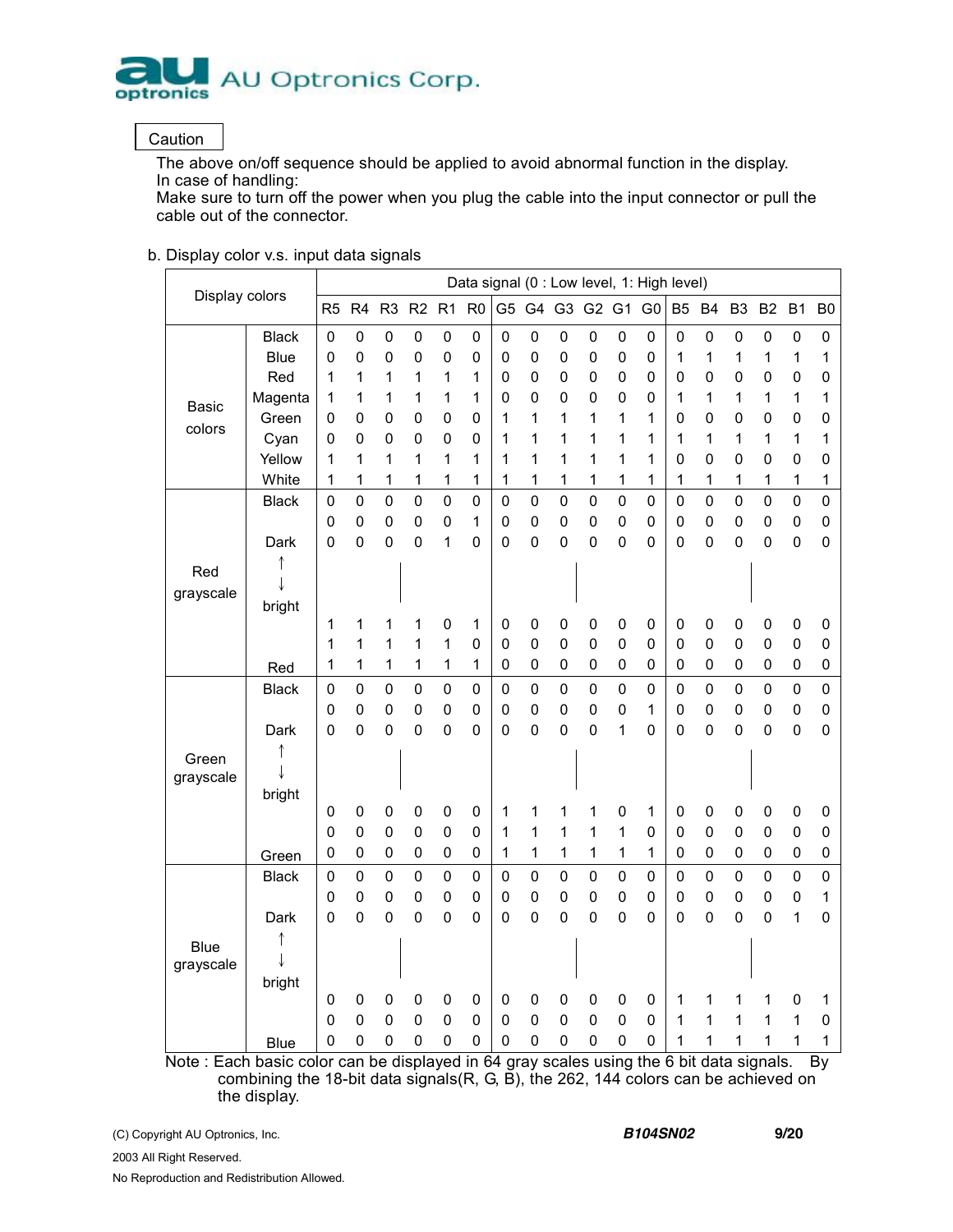

#### c. Input signal timing

Timing diagrams of input signal are shown in Fig 2.

(1) Timing characteristics of input signals

(a) DE mode

| Item                | Symbol | Min. | Typ. | Max. | Unit       | Remark |
|---------------------|--------|------|------|------|------------|--------|
| Clock frequency     | Fck    | 38   | 40   | 48   | <b>MHz</b> |        |
| Horizontal blanking | Thb1   | 50   | 256  | 500  | Clk        |        |
| Vertical blanking   | Tvb1   | 10   | 28   | 150  | Th         |        |

#### (b) HV mode

| Item                    | Symbol | Min. | Typ. | Max.                     | Unit       | <b>Remark</b> |
|-------------------------|--------|------|------|--------------------------|------------|---------------|
| Clock frequency         | Fck    | 38   | 40   | 48                       | MHz        |               |
| Hsync period            | Th     | 850  | 1056 | 1300                     | Clk        |               |
| Hsync pulse width       | Thw    | 10   | 128  | -                        | <b>Clk</b> |               |
| Hsync front porch       | Thf    | 15   | 40   | -                        | <b>Clk</b> |               |
| Hsync back porch        | Thb    | 10   | 88   | -                        | <b>Clk</b> |               |
| Hsync blanking          | Thb1   | 50   | 256  | 500                      | <b>Clk</b> |               |
| Vsync period            | Tv     | 610  | 628  | 750                      | Th         |               |
| Vsync pulse width       | Tvw    | 1    | 4    | $\overline{\phantom{a}}$ | Th         |               |
| Vsync front porch       | Tvf    | 0    | 1    | -                        | Th         |               |
| Vsync blanking          | Tvb1   | 10   | 28   | 150                      | Th         |               |
| Hsync/Vsync phase shift | Typd   | 2    | 320  |                          | <b>Clk</b> |               |

| Item                     | <b>Symbol</b> | <b>Value</b> | Unit | <b>Description</b>                                                                                     |
|--------------------------|---------------|--------------|------|--------------------------------------------------------------------------------------------------------|
| Horizontal display start | The           | 218          | Clk  | falling edge of Hsync, counting<br>After<br>218clk, then getting valid data from 219th<br>lclk's data. |
| Vertical display start   | Tve           | 25           | Th   | After falling edge of Vsync, counting 25 th,<br>then getting 26th Th's data.                           |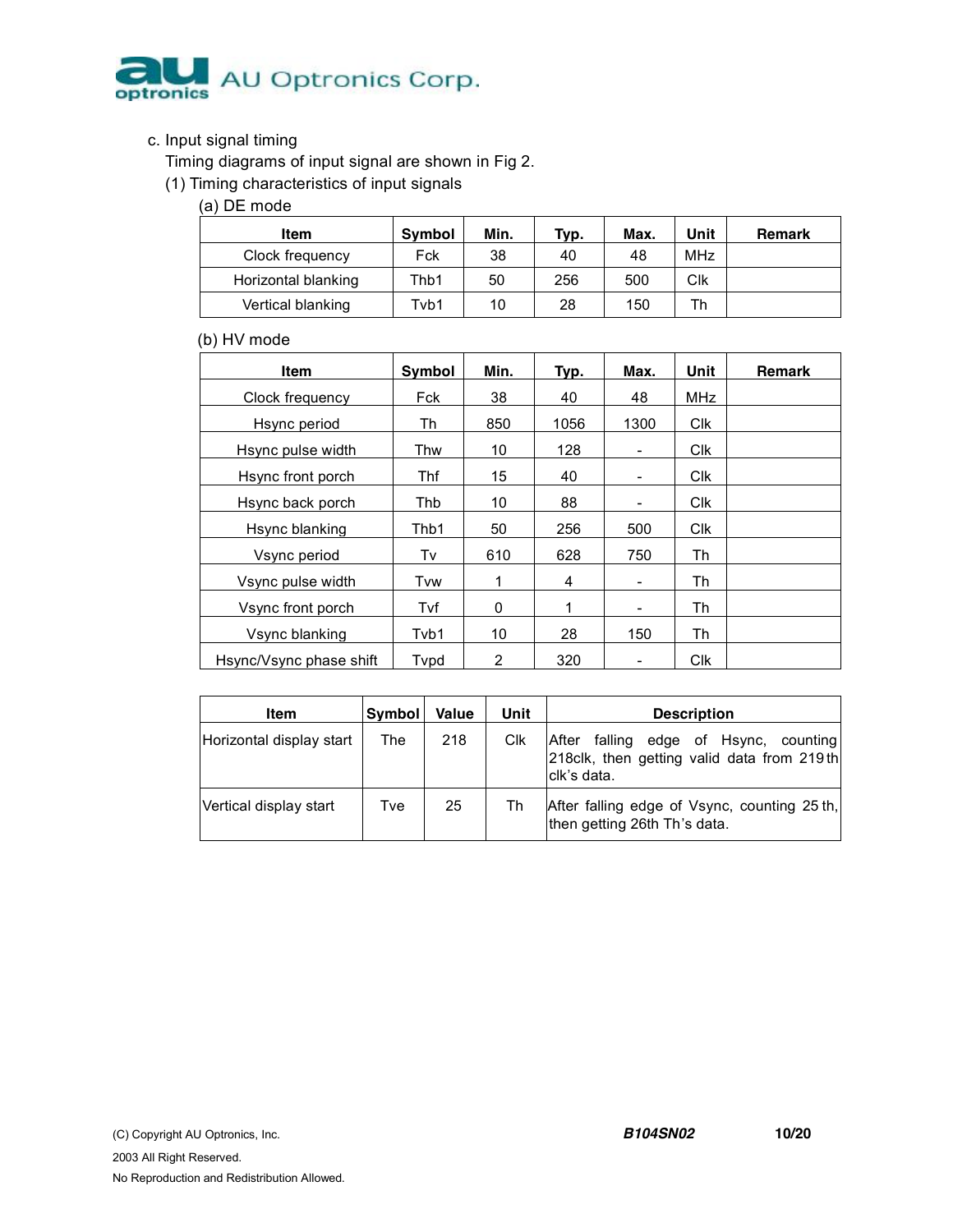

(2) The timing condition of LVDS

| <b>Item</b>                   | Symbol     | Min. | Typ.                     | Max. | Unit |
|-------------------------------|------------|------|--------------------------|------|------|
| The differential level        | <b>VID</b> | 0.1  | $\overline{\phantom{0}}$ | 0.6  |      |
| The common mode input voltage | VIC        | VID  | -                        | VID  |      |
| The input setup time          | tsu1       | 500  | -                        |      | ps   |
| The input hold time           | th1        | 500  | -                        |      | ps   |





d. Display position

| D(1,1)   | D(2,1)   | . | D(X,1)    | . | D(799,1)   | D(800,1)    |
|----------|----------|---|-----------|---|------------|-------------|
| D(1,2)   | D(2,2)   | . | D(X,2)    | . | D(799,2)   | D(800,2)    |
|          |          | . |           | . |            |             |
| D(1,Y)   | D(2,Y)   | . | D(X,Y)    | . | D(799,Y)   | D(800,Y)    |
|          |          | . |           | . |            |             |
| D(1,599) | D(2,599) | . | D(X, 599) | . | D(799,599) | D(800, 599) |
| D(1,600) | D(2,600) | . | D(X, 600) | . | D(799,600) | D(800,600)  |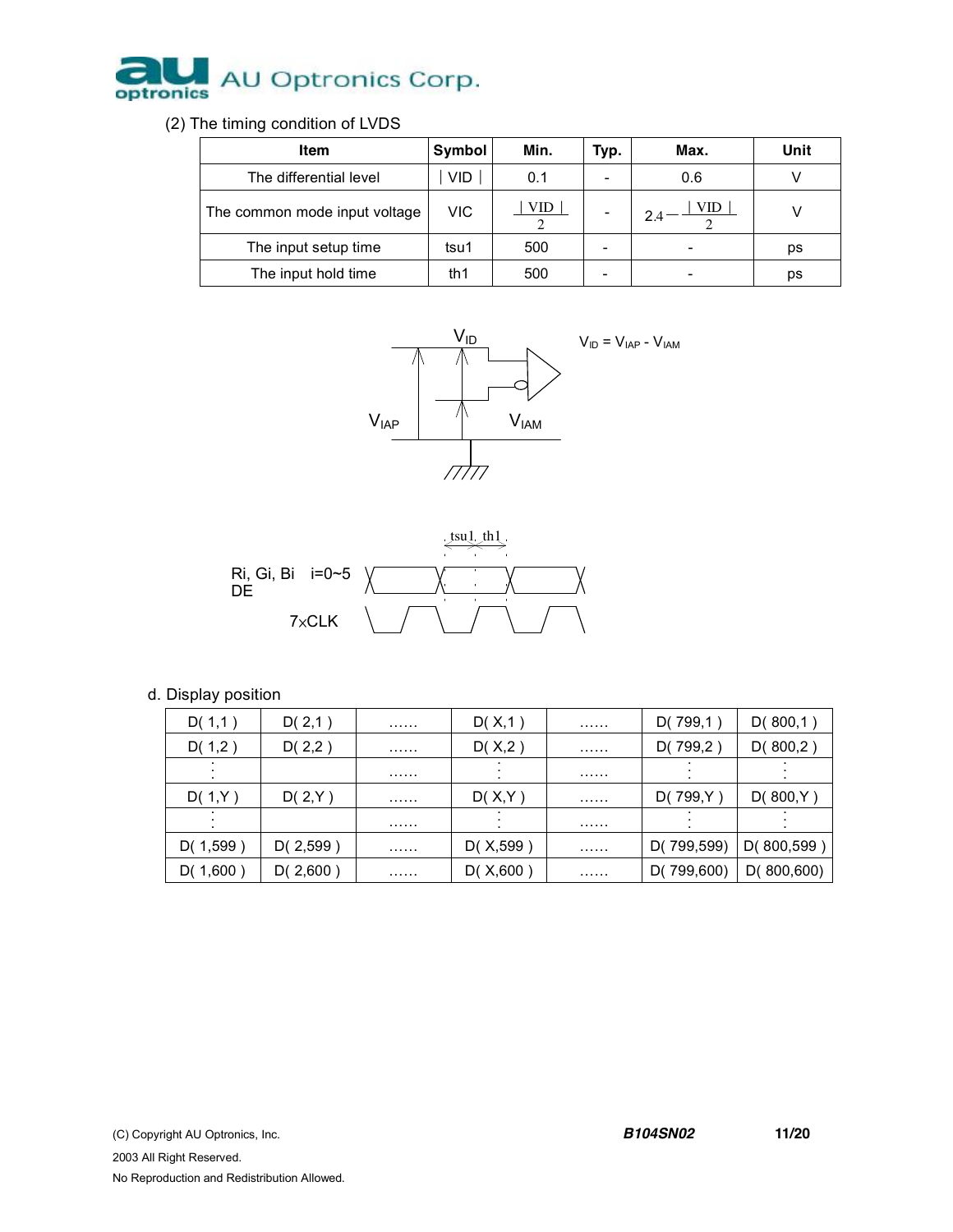

#### e. Backlight driving conditions

| <b>Parameter</b>      | Symbol      | Min. | Typ.                     | Max.                     | Unit            | <b>Remark</b>    |
|-----------------------|-------------|------|--------------------------|--------------------------|-----------------|------------------|
| Lamp voltage          | $\sf{V}_L$  | 520  | 580                      | 630                      | Vrms            | Note 1           |
| Lamp current          | IL.         | 5    | 6                        | 7                        | mArms           | Note 1           |
| Power consumption     | $P_L$       |      | 8.3                      | $\overline{\phantom{0}}$ | W               | Note 2           |
| Lamp starting voltage |             |      | $\overline{\phantom{a}}$ | 1050                     | <b>Vrms</b>     | $T = 0^{\circ}C$ |
|                       | $V_{\rm S}$ |      | $\overline{\phantom{a}}$ | 800                      |                 | $T = 25^{\circ}$ |
| Frequency             | $F_L$       |      | 50                       | $\overline{\phantom{0}}$ | KH <sub>z</sub> | Note 3           |
| Lamp life time        | ட்ட         |      | 50,000                   |                          | Hr              | Note 1, 4        |

Note 1: T=  $25^{\circ}$ C, I<sub>L</sub> = 6mA

- Note 2: Inverter should be designed with the characteristic of lamp. When you are designing the inverter, the output voltage of the inverter should comply with the following conditions.
	- (1). The area under the positive and negative cycles of the waveform of the lamp current and lamp voltage should be area symmetric(the symmetric ratio should be larger than 90%).
	- (2). There should not be any spikes in the waveform.
	- (3). The waveform should be sine wave as possible.
	- (4). Lamp current should not exceed the maximum value within the operating Temperature (It is prohibited to over the maximum lamp current even if operated in The non-guaranteed temperature). When lamp current over the maximum value for a long time, it may cause fire. Therefore, it is recommend that the inverter should have the current limited circuit.
- Note 3: Lamp frequency may produce interference with horizontal synchronous frequency and this may cause line flow on the display. Therefore lamp frequency shall be detached from the horizontal synchronous frequency and its harmonics as far as possible in order to avoid interference.
- Note 4: Brightness ( $I_L$ =6mA) to be decrease to the 50% of the initial value.

| Note 5: CN2 connector (backlight): JST BHR-03VS-1 |
|---------------------------------------------------|
| Mating connector: JST SM03(4.0)B-BHS-1-TB         |

| Pin no. | Symbol | <b>Function</b>         | <b>Remark</b>      |
|---------|--------|-------------------------|--------------------|
|         |        | CCFL power supply(GND)  | Cable color: White |
|         |        | CCFL power supply(H.V.) | Cable color: Pink  |
|         |        | CCFL power supply(H.V.) | Cable color: Pink  |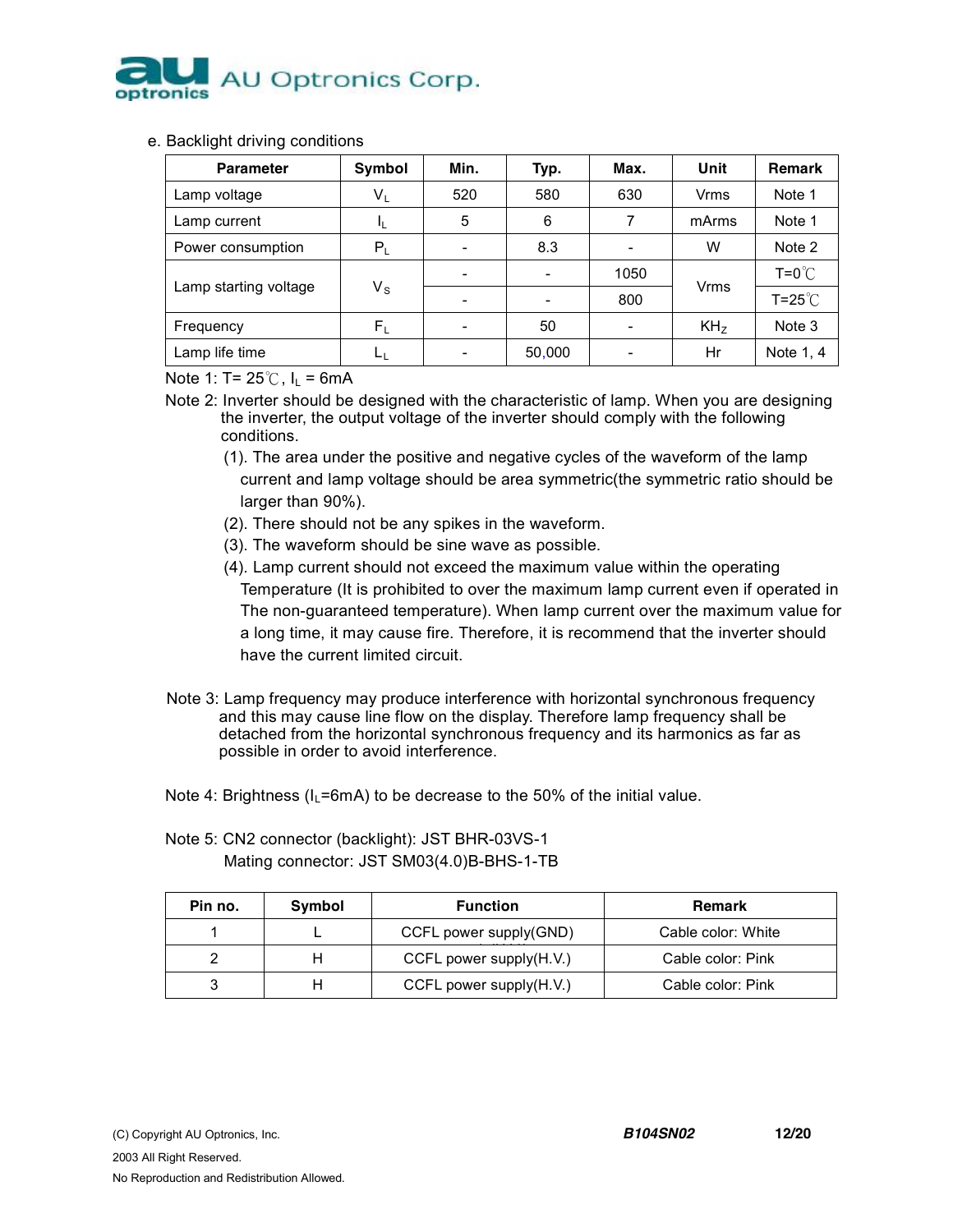

|                                                        |                                              |                  |                                                                      | <b>Specification</b>                                                 |                                                                      |      |              |
|--------------------------------------------------------|----------------------------------------------|------------------|----------------------------------------------------------------------|----------------------------------------------------------------------|----------------------------------------------------------------------|------|--------------|
| Item                                                   | Symbol                                       | <b>Condition</b> | Min.                                                                 | Typ.                                                                 | Max.                                                                 | Unit | Remark       |
| Response time<br>Rising time<br>Falling time           | Tr<br><b>Tf</b>                              | $\theta = 0$ °   |                                                                      | 10<br>25                                                             | 20<br>30                                                             | ms   | Note 4       |
| Contrast ratio                                         | <b>CR</b>                                    | $\theta = 0$ °   | 400                                                                  | 500                                                                  | $\overline{\phantom{0}}$                                             |      | Note $3,5$   |
| Viewing angle<br>Top<br><b>Bottom</b><br>Left<br>Right |                                              | $CR \ge 10$      |                                                                      | 40<br>60<br>60<br>60                                                 | $\overline{\phantom{0}}$                                             | deg. | Note 3,6     |
| <b>Brightness</b>                                      | $Y_L$                                        | $\theta = 0$ °   | 320                                                                  | 400                                                                  | $\overline{\phantom{0}}$                                             | nit  | Note 3,7,8,9 |
| Color chromaticity(CIE)                                | Wx<br>Wy<br>Rx<br>Ry<br>Gx<br>Gy<br>Bx<br>By | $\theta = 0$ °   | 0.290<br>0.300<br>0.540<br>0.290<br>0.270<br>0.530<br>0.115<br>0.100 | 0.320<br>0.330<br>0.570<br>0.320<br>0.300<br>0.560<br>0.145<br>0.130 | 0.350<br>0.360<br>0.600<br>0.350<br>0.330<br>0.590<br>0.175<br>0.160 |      | Note 3,8,9   |
| White uniformity                                       | $\delta$ w                                   |                  |                                                                      |                                                                      | 1.3                                                                  |      | Note 3,9,10  |

# **C. Optical specifications (Note 1, Note 2)**

Note 1: Ambient temperature =  $25^{\circ}$ C.

Note 2: To be measured in dark room after backlight warm up 30 minutes.

Note 3: To be measured with a viewing cone of 1°by Topcon luminance meter BM-5A.

Note 4: Definition of response time:

The output signals of BM-7 are measured when the input signals are changed from "Black" to "White" (falling time) and from "White" to "Black" (rising time), respectively. The response time means the interval between the 10% and 90% of amplitudes. Refer to figure as below.

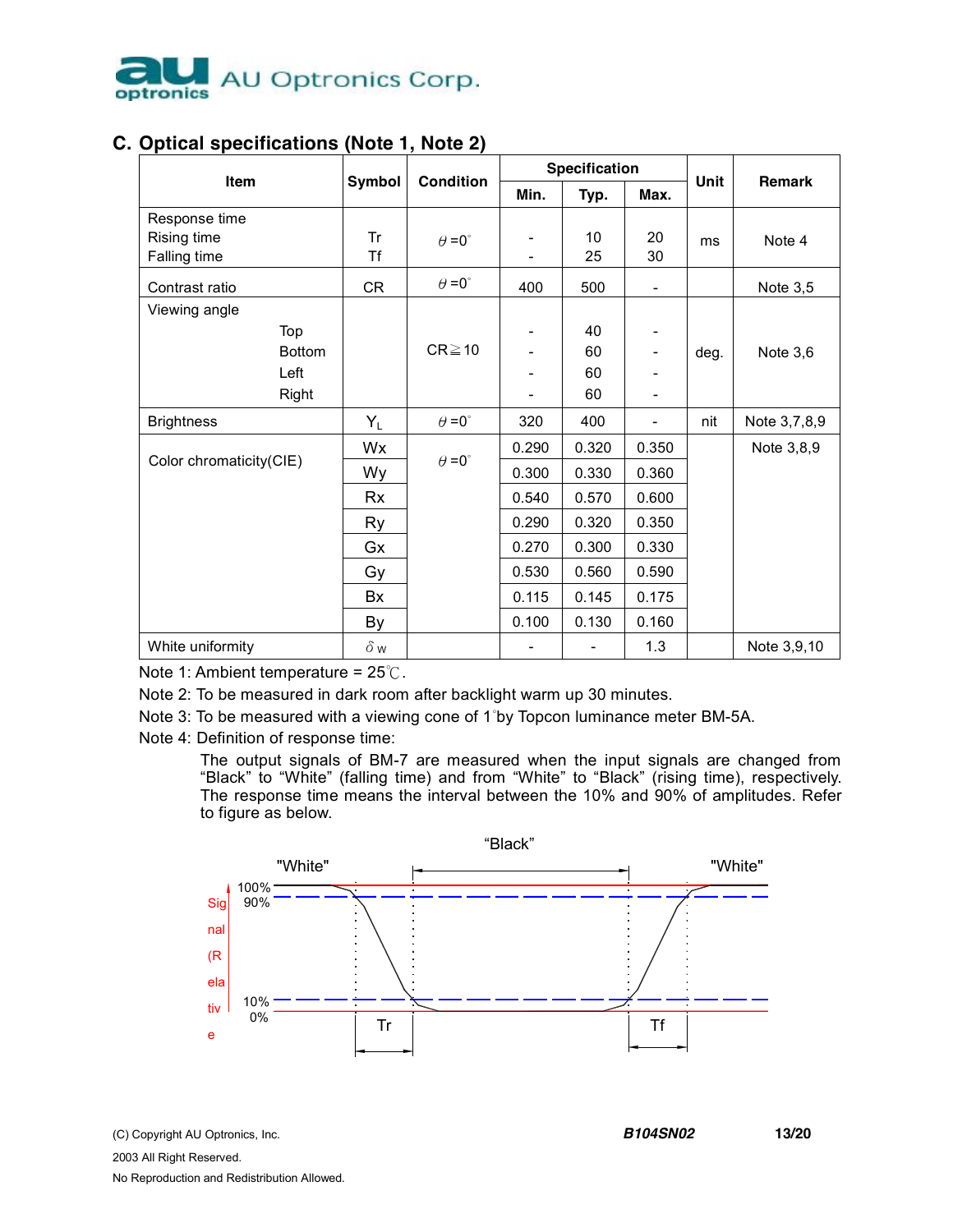

Note 5. Definition of contrast ratio:

Contrast ratio is calculated with the following formula.

Contrast ratio (CR)= Luminance on the white raster Luminance on the black raster

Note 6: Definition of viewing angle:



Note 7: Definition of the 9 points (from A to I) on panel, refer to figure as below



Note 8: Definition of brightness: To measure at center point of the screen (E) Note 9: Driving conditions for CCFL : I<sub>L</sub>=6 mA, 50KHz Frequency Note 10: Definition of white uniformity:

> $\delta w = -$ Maximum Luminance of nine points (brightness) Minimum Luminance of nine points (brightness)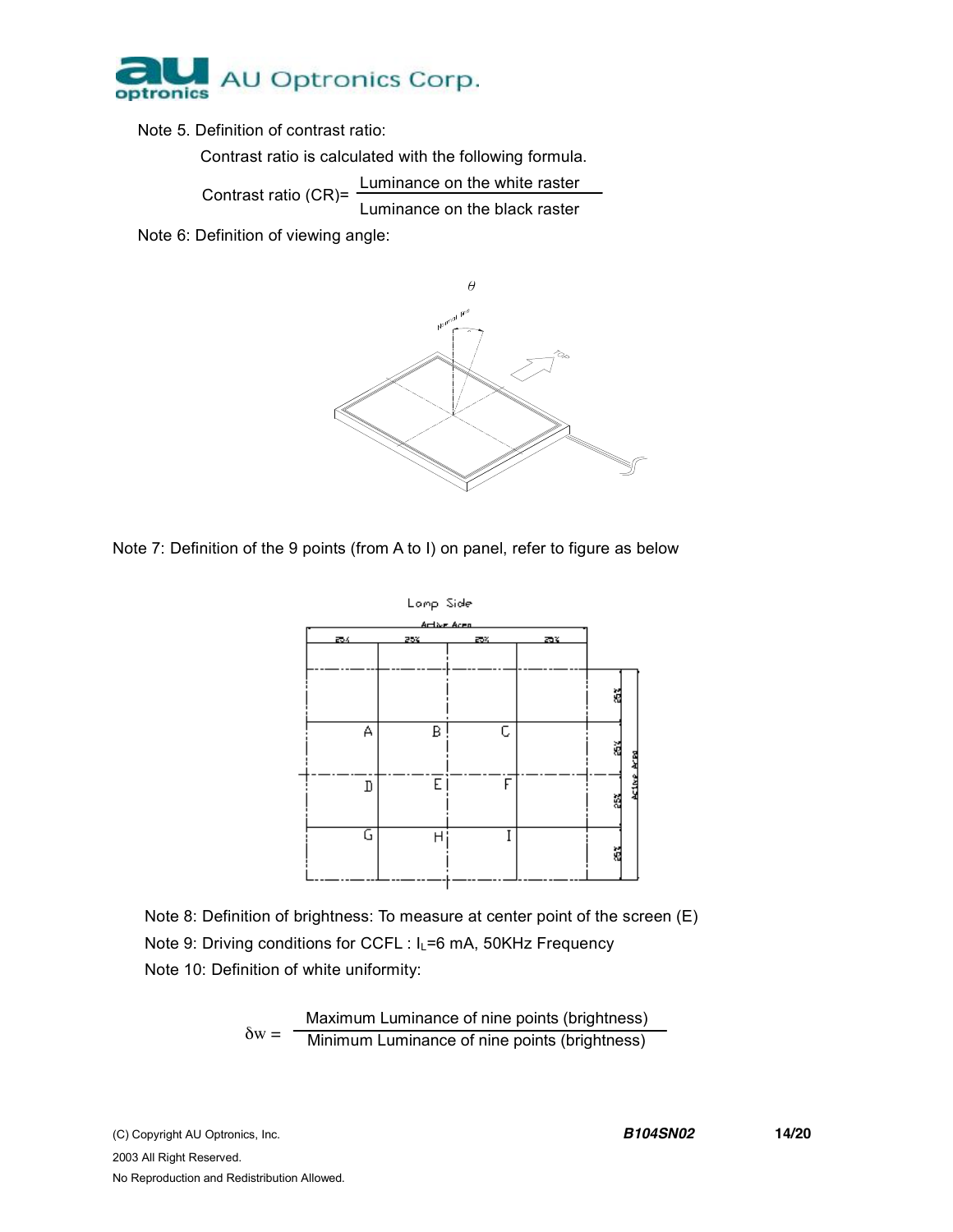

## **D. Reliability test items (Note 1)**

| <b>Test tem</b>                               | <b>Test Condition</b>                                                                                               | Remark       |
|-----------------------------------------------|---------------------------------------------------------------------------------------------------------------------|--------------|
| High temperature storage                      | 60℃, 240Hrs                                                                                                         | Note 1, 2, 3 |
| Low temperature storage                       | -20 $^\circ\!{\mathbb C}$ , 240Hrs                                                                                  | Note 1, 2, 3 |
| High temperature & high<br>humidity operation | 40℃, 90%RH, 240Hrs<br>(No condensation)                                                                             | Note 1, 2, 3 |
| High temperature operation                    | 50℃, 240Hrs                                                                                                         | Note 1, 2, 3 |
| Low temperature operation                     | 0°C, 240Hrs                                                                                                         | Note 1, 2, 3 |
| Electrostatic discharge<br>(non-operation)    | 150 pF, 150 $\Omega$ , 10kV, 1 second, 9 position<br>on the panel, 10 times each place                              | Note 3       |
| Vibration<br>(non-operation)                  | 1.5G, $10H_z \sim 200H_z \sim 10H_z$<br>30 minutes for each Axis (X, Y, Z)                                          | Note 1, 2, 3 |
| <b>Mechanical shock</b><br>(non-operation)    | 50G/20ms, $\pm X$ , $\pm Y$ , $\pm Z$<br>half-Sin, one time                                                         | Note 1, 2, 3 |
| Thermal shock<br>(non-operation)              | 1. -20℃±3℃30minutes<br>60℃±3℃30minutes<br>100 cycles<br>2.<br>Temperature transition time within 5<br>3.<br>minutes | Note 1, 2, 3 |

Note 1: Evaluation should be tested after storage at room temperature for one hour.

 Note 2: There should be no change which might affect the practical display function when the display quality test is conducted under normal operating condition.

Note 3: Judgement: 1. Function OK

2. No serious image quality degradation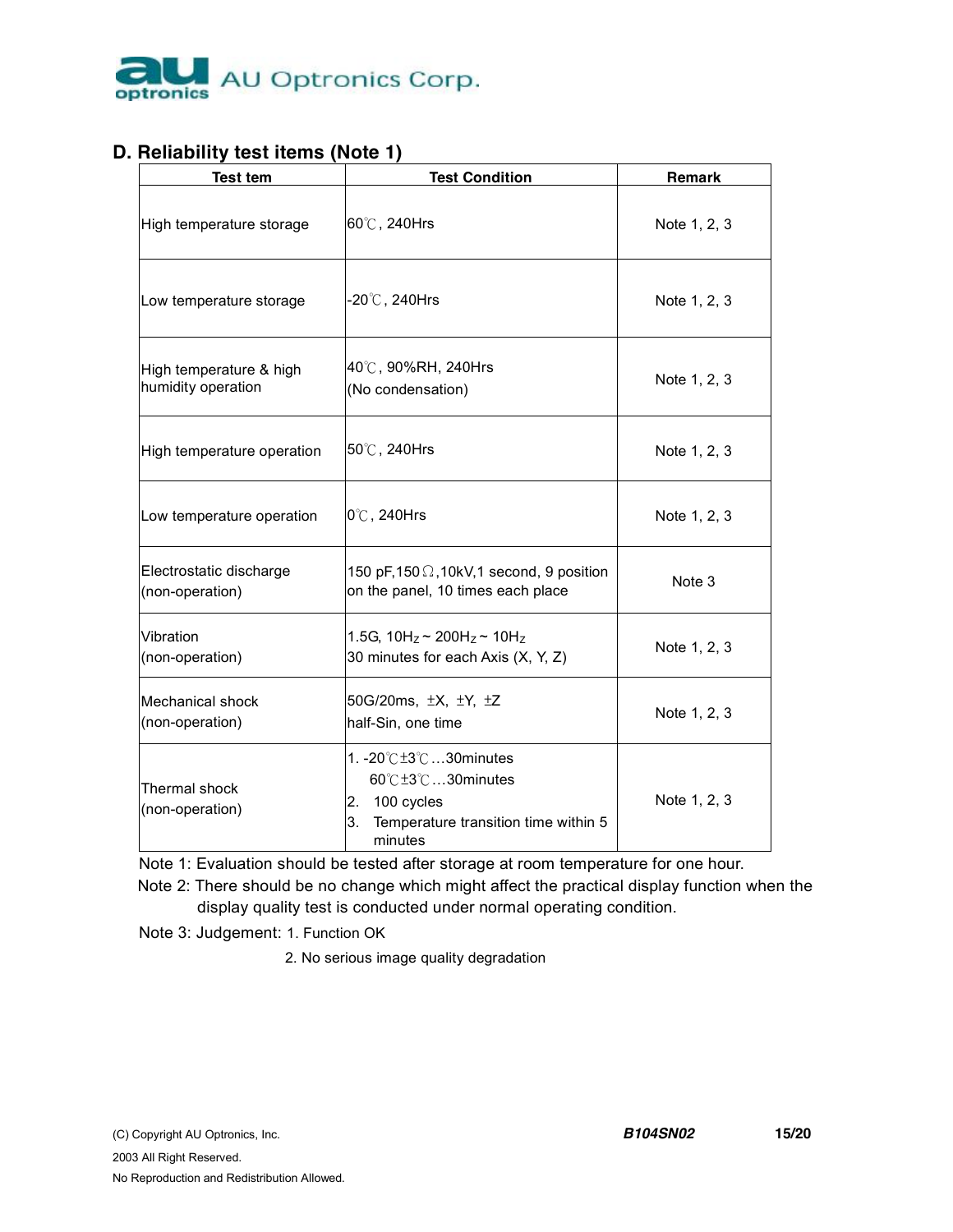

### **E. Display quality**

The display quality of the color TFT-LCD module should be in compliance with the AUO's OQC inspection standard.

## **F. Handling precaution**

The Handling of the TFT-LCD should be in compliance with the AUO's handling principle standard.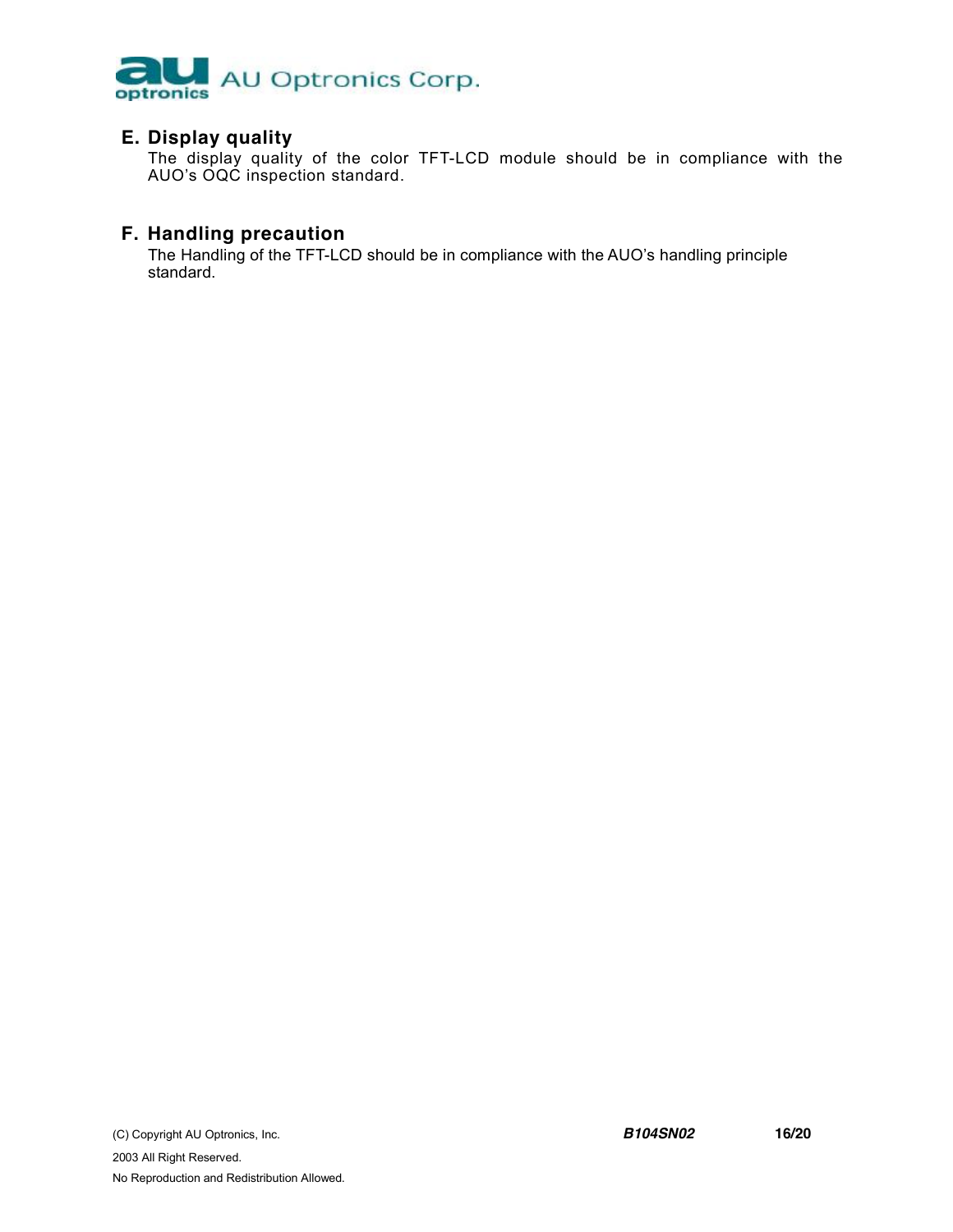AU Optronics Corp. optronics

## **G. Packing form:**

## **NOTE:**

- **1. Max. Capacity: 20 pcs LCD Modules / Per Carton**
- **2. Max. Weight: 12Kg / Per Carton**
- **3. The outside dimension of carton is 570mm(L)x 270mm(W)x 345mm(H)**

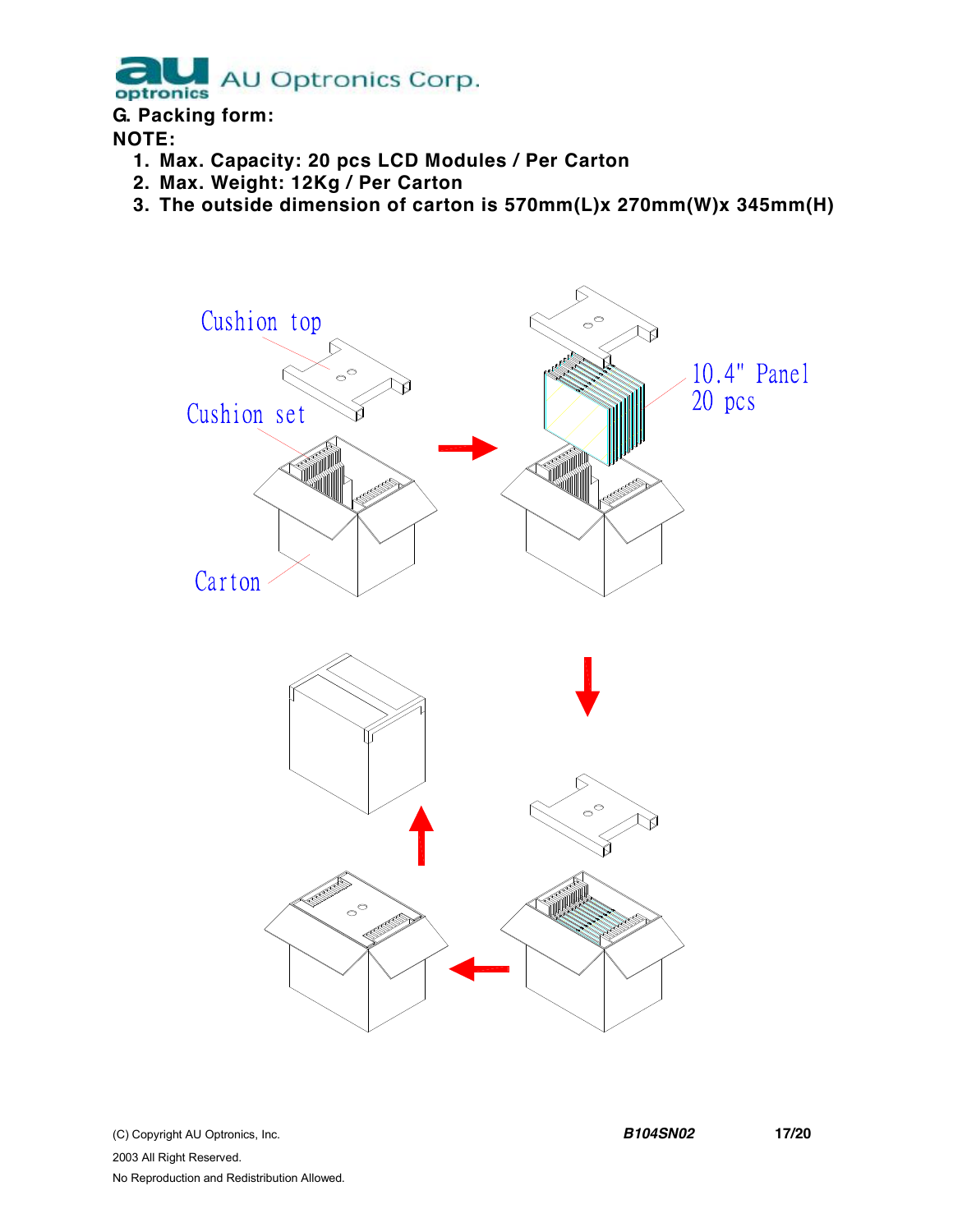



(C) Copyright AU Optronics, Inc. 2003 All Right Reserved. No Reproduction and Redistribution Allowed.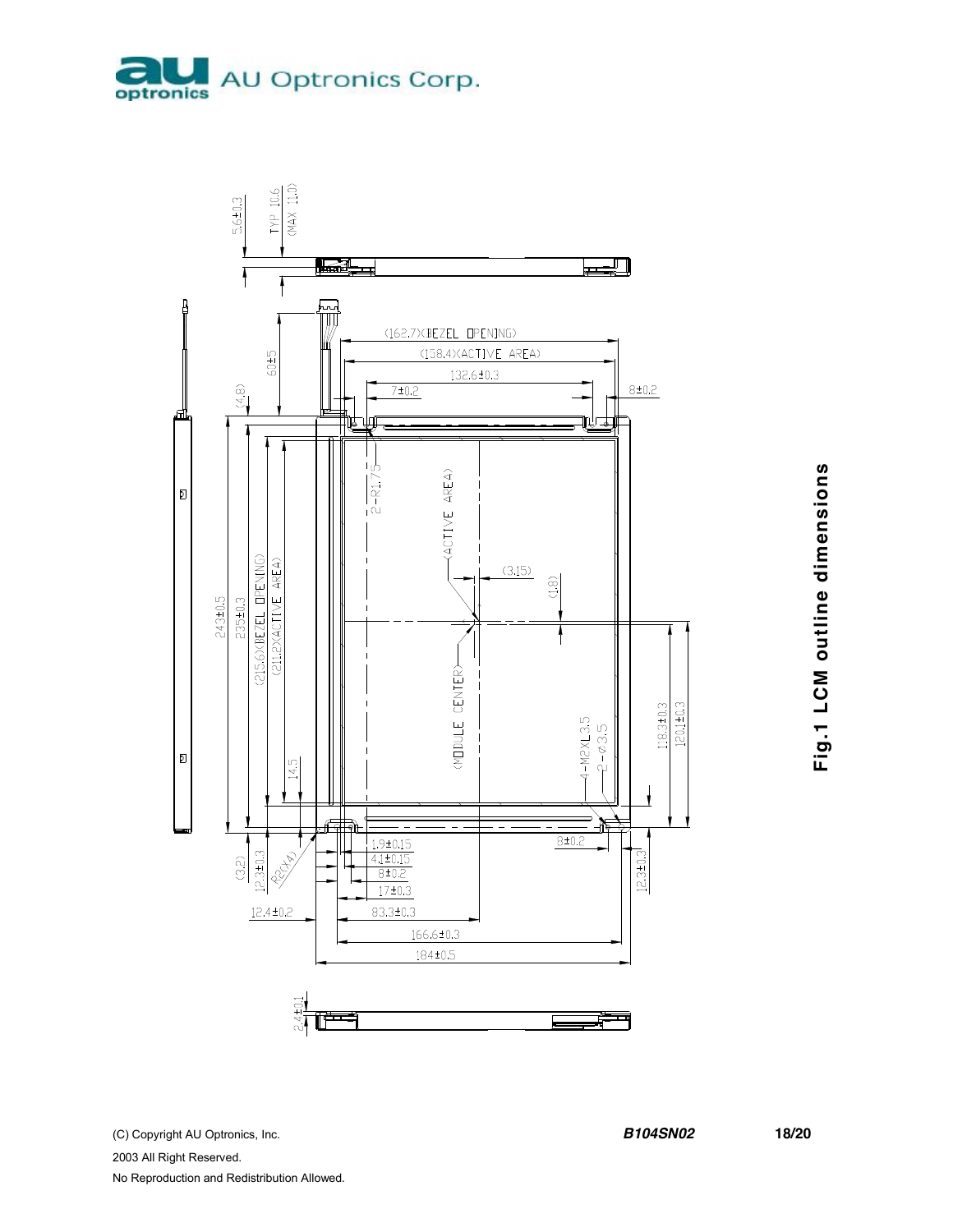